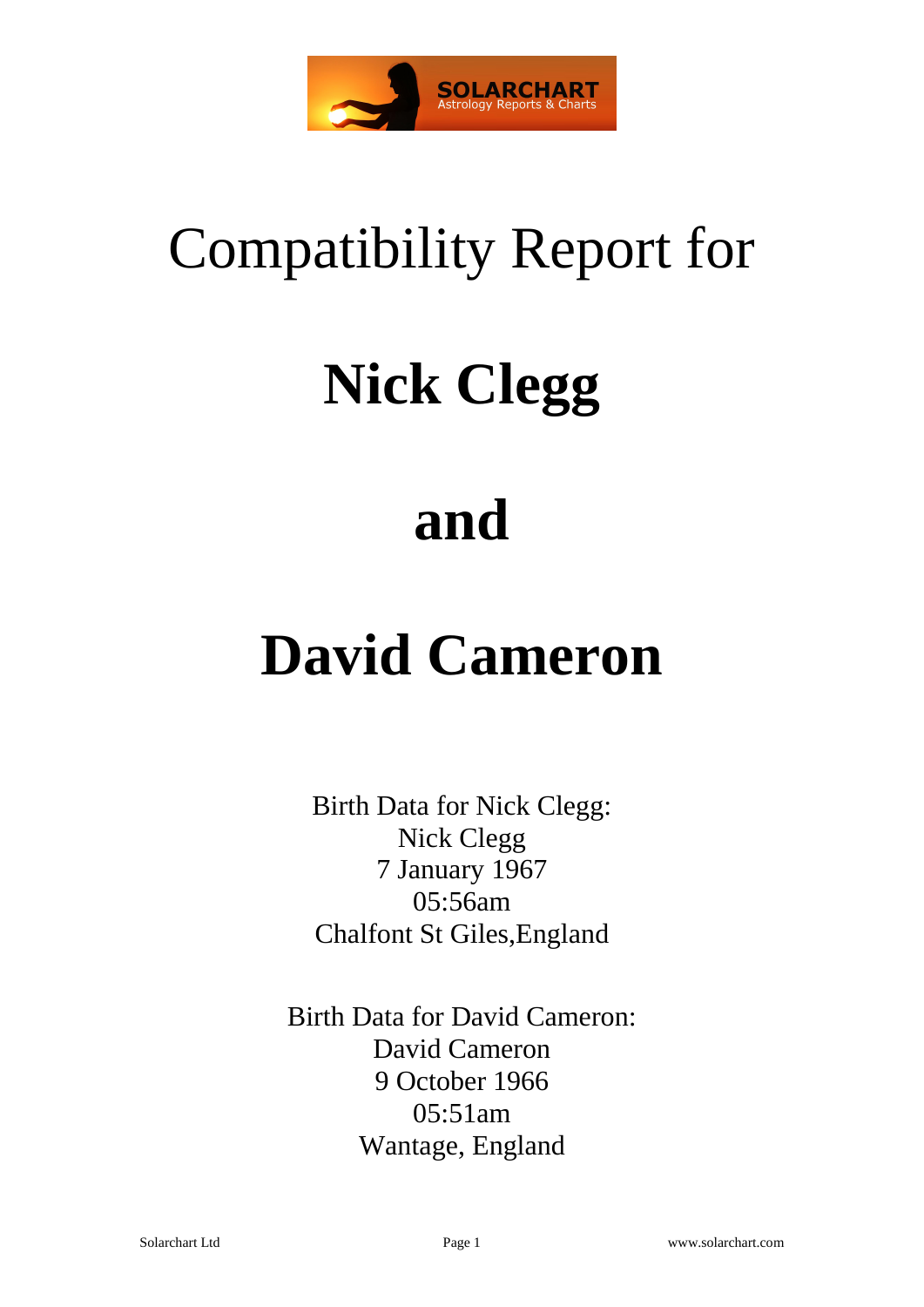

#### **Introduction**

This Friends Report is divided into 4 chapters.

 Chapter 1 describes your temperaments and personalities. The issues described in Chapter 1 become particularly powerful if you have a close or long-lasting relationship. Idiosyncrasies or quirks in another person's personality do not bother us as much if our relationship is a casual one. For example, if one person is neat and tidy and the other is sloppy, this is more likely to become a concern if you depend on each other in a business partnership than if you are casual acquaintances.

 Pay close attention to the issues described in Chapter 2 because these are the most important themes in your relationship. For example, if themes of open communication and friendliness are emphasized, then you can count on this relationship growing into a close, long-lasting friendship. However, if friendliness and harmony between you are hardly mentioned at all, your relationship will be a more formal, less personal one and you probably won't think of one another as close friends. Note also that the material in Chapter 2 is presented roughly in order of importance, so that the material presented at the beginning of Chapter 2 is the most powerful.

 Chapter 4 describes issues in your relationship of less importance than those presented in Chapter 2. Chapter 3 describes situations and circumstances that arise over time if your relationship is a long-lasting one.

 If a statement appears to contradict another statement, then your roles are likely to alternate. For example, a statement that Nick Clegg is more aggressive than David Cameron, and another statement stating that David Cameron is more aggressive than Nick Clegg, means that you alternate roles, with Nick Clegg sometimes being the leader and David Cameron being the follower, and sometimes just the opposite. Also, read the statements carefully, as it is likely that a careful reading will reveal different kinds of aggressiveness or areas in which the aggressiveness is likely to express itself.

 To make the most of this report, combine this astrological analysis with other things that you know about each other. For example, if your relationship is strictly business-related and close, personal friendship is unimportant to both of you, then it will not concern you if there is little warmth in the relationship. However, a lack if warmth and sympathy, or a tendency to be critical and judgmental of one another, is a more serious problem in a parent-child relationship. You may also want to order a Natal Report for each of you. The Natal Report describes your individual traits. The material in Chapters 2, 3 and 4 of this report describes the dynamics of your relationship, but does not describe your individual natures.

 Your birth chart interpretation is based on the positions of the planets at the time of your birth. These positions, along with other technical information, are listed below: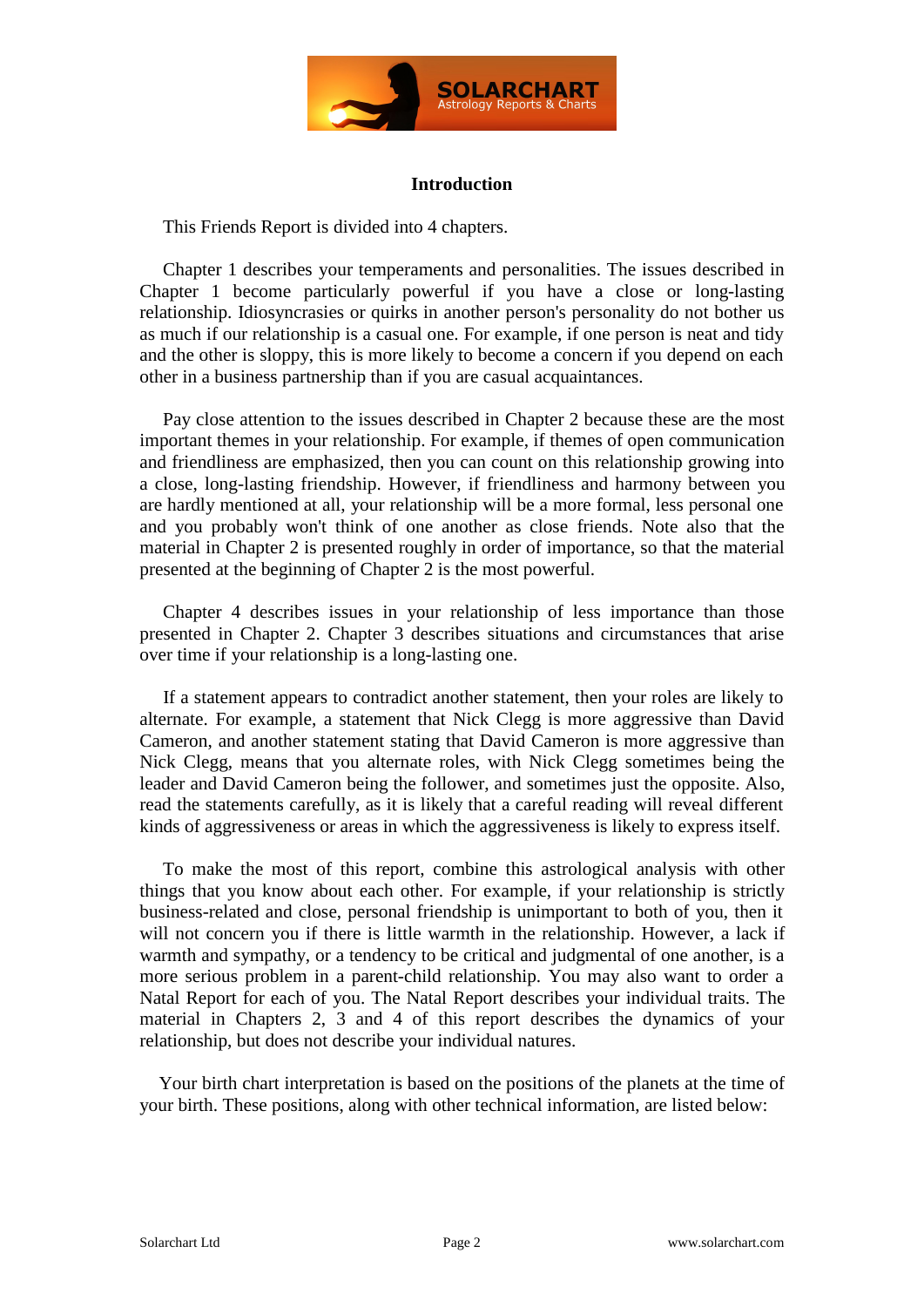

#### Positions and Data for Nick Clegg:

| Sun     |  |                                                  |  |  |  | position is 16 deg. 14 min. of Capricorn          |  |
|---------|--|--------------------------------------------------|--|--|--|---------------------------------------------------|--|
| Moon    |  |                                                  |  |  |  | position is 3 deg. 06 min. of Sagittarius         |  |
| Mercury |  |                                                  |  |  |  | position is 9 deg. 42 min. of Capricorn           |  |
| Venus   |  | position is 0 deg. 32 min. of Aquarius           |  |  |  |                                                   |  |
| Mars    |  | position is 16 deg. 58 min. of Libra             |  |  |  |                                                   |  |
| Jupiter |  | position is 1 deg. 10 min. of Leo                |  |  |  |                                                   |  |
| Saturn  |  | position is 24 deg. 25 min. of Pisces            |  |  |  |                                                   |  |
| Uranus  |  | position is 24 deg. 24 min. of Virgo             |  |  |  |                                                   |  |
| Neptune |  | position is 23 deg. 42 min. of Scorpio           |  |  |  |                                                   |  |
| Pluto   |  | position is 20 deg. 35 min. of Virgo             |  |  |  |                                                   |  |
| Asc.    |  |                                                  |  |  |  | position is 14 deg. 18 min. of Sagittarius        |  |
| MC      |  | position is 15 deg. 48 min. of Libra             |  |  |  |                                                   |  |
|         |  |                                                  |  |  |  | 2nd cusp position is 14 deg. 18 min. of Capricorn |  |
|         |  | 3rd cusp position is 14 deg. 18 min. of Aquarius |  |  |  |                                                   |  |
|         |  | 5th cusp position is 14 deg. 18 min. of Aries    |  |  |  |                                                   |  |
|         |  | 6th cusp position is 14 deg. 18 min. of Taurus   |  |  |  |                                                   |  |

Tropical zodiac. EQUAL houses. Lat. and Long.: 51 N 38 0 W 34 Standard time observed. GMT: 05:56:00 Time Zone: 0 hours West.

#### Positions and Data for David Cameron:

| Sun     |  | position is 15 deg. 27 min. of Libra             |  |  |  |                                                   |
|---------|--|--------------------------------------------------|--|--|--|---------------------------------------------------|
| Moon    |  | position is 6 deg. 43 min. of Leo                |  |  |  |                                                   |
| Mercury |  | position is 4 deg. 47 min. of Scorpio            |  |  |  |                                                   |
| Venus   |  | position is 7 deg. 33 min. of Libra              |  |  |  |                                                   |
| Mars    |  | position is 27 deg. 50 min. of Leo               |  |  |  |                                                   |
| Jupiter |  | position is 1 deg. 36 min. of Leo                |  |  |  |                                                   |
| Saturn  |  | position is 24 deg. 48 min. of Pisces            |  |  |  |                                                   |
| Uranus  |  | position is 21 deg. 37 min. of Virgo             |  |  |  |                                                   |
| Neptune |  | position is 20 deg. 36 min. of Scorpio           |  |  |  |                                                   |
| Pluto   |  | position is 19 deg. 14 min. of Virgo             |  |  |  |                                                   |
| Asc.    |  | position is 29 deg. 05 min. of Virgo             |  |  |  |                                                   |
| MC      |  | position is 28 deg. 48 min. of Gemini            |  |  |  |                                                   |
|         |  | 2nd cusp position is 29 deg. 05 min. of Libra    |  |  |  |                                                   |
|         |  | 3rd cusp position is 29 deg. 05 min. of Scorpio  |  |  |  |                                                   |
|         |  |                                                  |  |  |  | 5th cusp position is 29 deg. 05 min. of Capricorn |
|         |  | 6th cusp position is 29 deg. 05 min. of Aquarius |  |  |  |                                                   |

Tropical zodiac. EQUAL houses. Lat. and Long.: 51 N 36 1 W 25 Daylight Savings Time observed. GMT: 04:51:00 Time Zone: 0 hours West.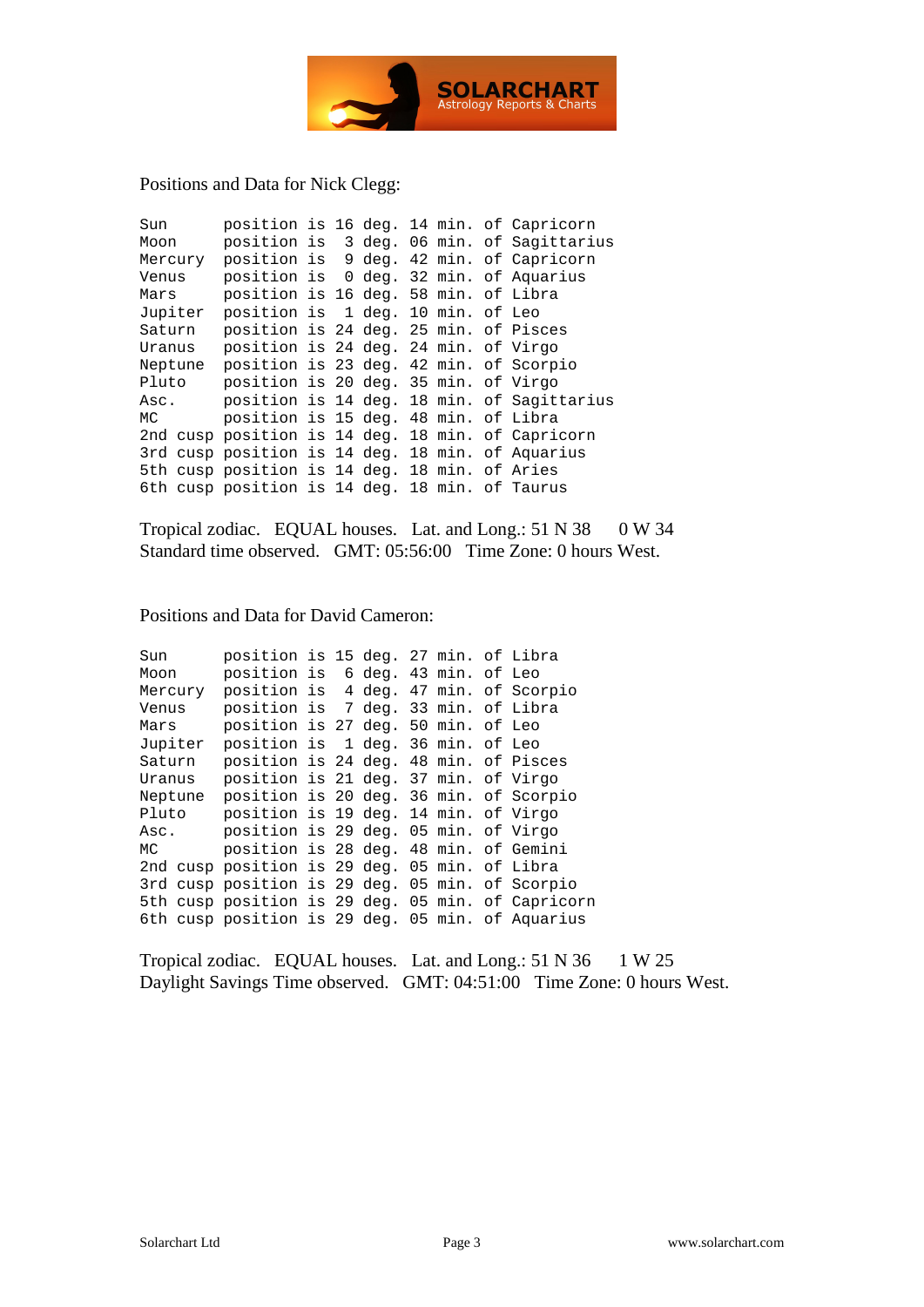

## **Chapter 1 A Comparison of Temperaments and Life Styles that Affect Your Ability to Harmonize with Each Other**

#### *Nick Clegg's Sun in Capricorn and David Cameron's Sun in Libra:*

 Both of you have a certain appreciation for protocol, etiquette, and appropriate social behaviour, and you may dislike and avoid people who are very impulsive, egocentric, or undisciplined. You are both more comfortable with rationality and order than with emotions.

 You can get along quite well together. David Cameron, however, is more aware of aesthetics, and needs comfort, beauty,

and pleasantries more than Nick Clegg. David Cameron meets others halfway, whereas Nick Clegg is more self-contained. David Cameron is less serious and can help Nick Clegg relax.

# *Nick Clegg's Moon in Sagittarius and David Cameron's Moon in Leo:*

 Both of you are basically friendly, cheerful souls and you reinforce one another's essential optimism, generosity, and playfulness. Much emotional harmony exists between you. Together you feel expansive and enterprising, and you enjoy games, sports, gambling, carousing, and life in general!

 Some differences may arise between you, though. Nick Clegg is more restless, more of a wanderer than David Cameron, who is more constant and steady emotionally. Nick Clegg needs to feel free and cannot tolerate being dominated by anyone else, whereas David Cameron tends to dominate or be a "benign dictator".

 Also, Nick Clegg is rather blunt and tactless at times, which can offend David Cameron's strong pride. David Cameron takes Nick Clegg's candid statements very personally, very much to heart, whether Nick Clegg means them that way or not - yet David Cameron will often pretend that nothing is wrong (again, the strong pride!). For the most part, however, you suit one another very well!

#### *Both of you have Moon conjunct, trine, or sextile Venus:*

 Loving-kindness and devotion to your loved ones come naturally to both of you. Nurturing friendships and family bonds, protecting and caring for children, making a sweet home - all of these things are very important to both of you. You are both very much attuned to the feminine side of life and instinctively are drawn more to women than to men. If anything, you both tend to be a little too soft. You are easily hurt and

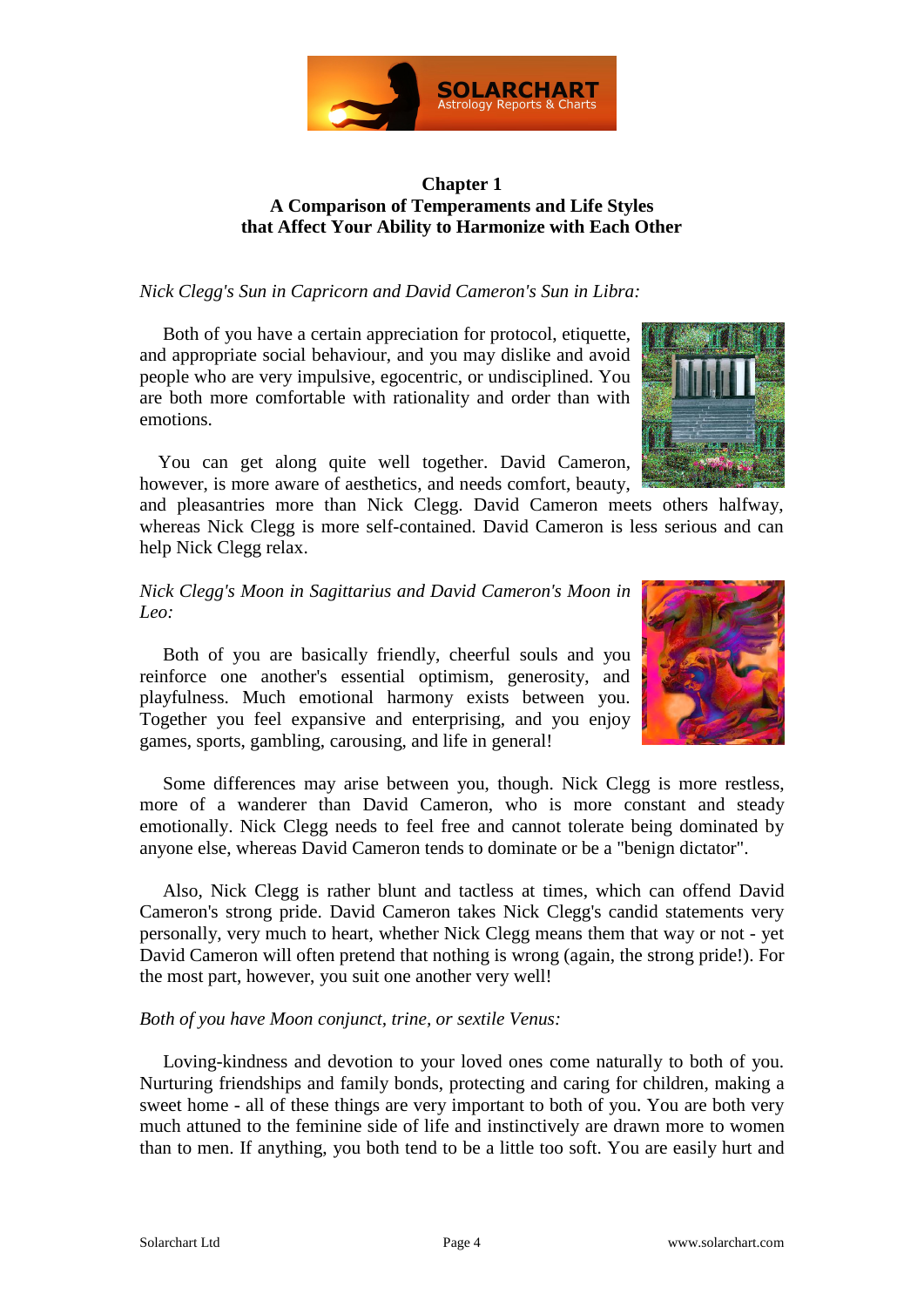

tend to personalize everything - though generally you are also quick to reconcile.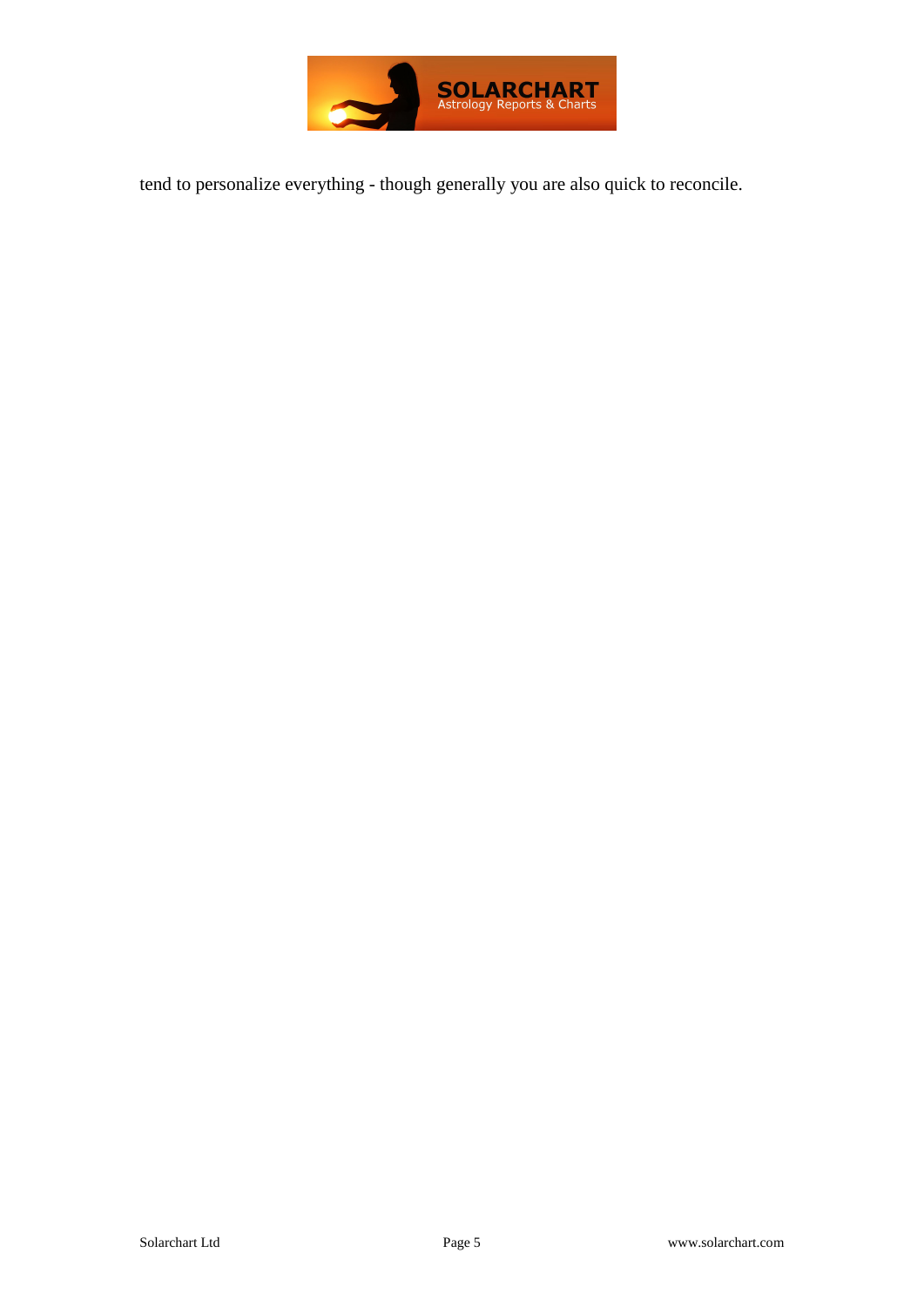

# **Chapter 2 Major Themes in the Relationship: What Brought You Together**

#### *David Cameron's Sun Conjunct Nick Clegg's Mars:*

 You inspire each other to be very active in both work and play, and to accomplish a great deal. You enjoy challenging each other and perhaps enjoy competing with each other in games. The only negative tendency is to possibly develop a rivalry with each other; this is especially possible if Nick Clegg comes on too forcefully, directly and aggressively, hurting David Cameron's feelings or pride.

# *Nick Clegg's Venus Opposition David Cameron's Jupiter:*

 The two of you spark each other's sense of humour and good will. You usually put each other into a good mood, and you can count on lots of laughter, fun, and socializing to develop from this relationship. You feel open and uninhibited with each other, and a great appreciation for each other grows out of your happy times together. Because you bring out one another's expansiveness and optimism, you are inclined to encourage each other to spend freely and perhaps unwisely.

# *Saturn Mutually Aspects Uranus:*

 The balance between security and experimentation, commitment and freedom, caution and spontaneity, or practicality and innovation is often a source of friction in your friendship. There is always some degree of tension between the

two of you on these issues but whether this is creative and growth-producing or merely dissonant is very much up to you.

# *Nick Clegg's Saturn Opposition David Cameron's Uranus, David Cameron's Saturn Opposition Nick Clegg's Uranus:*

 At times there is a great deal of tension between the two of you. David Cameron feels that Nick Clegg is controlling, demanding, overly cautious, and restrictive of David Cameron's freedom and individuality. As a result David Cameron may rebel and act irresponsibly toward Nick Clegg, just to show Nick Clegg that "you don't own me", or "I'm going to do my thing regardless of what you want". David Cameron has a disruptive or disorganizing effect on Nick Clegg, and Nick Clegg often feels uncertain and insecure with David Cameron, not knowing what to expect next. While David Cameron wants newness and excitement, Nick Clegg wants reliability and dependability in the relationship.





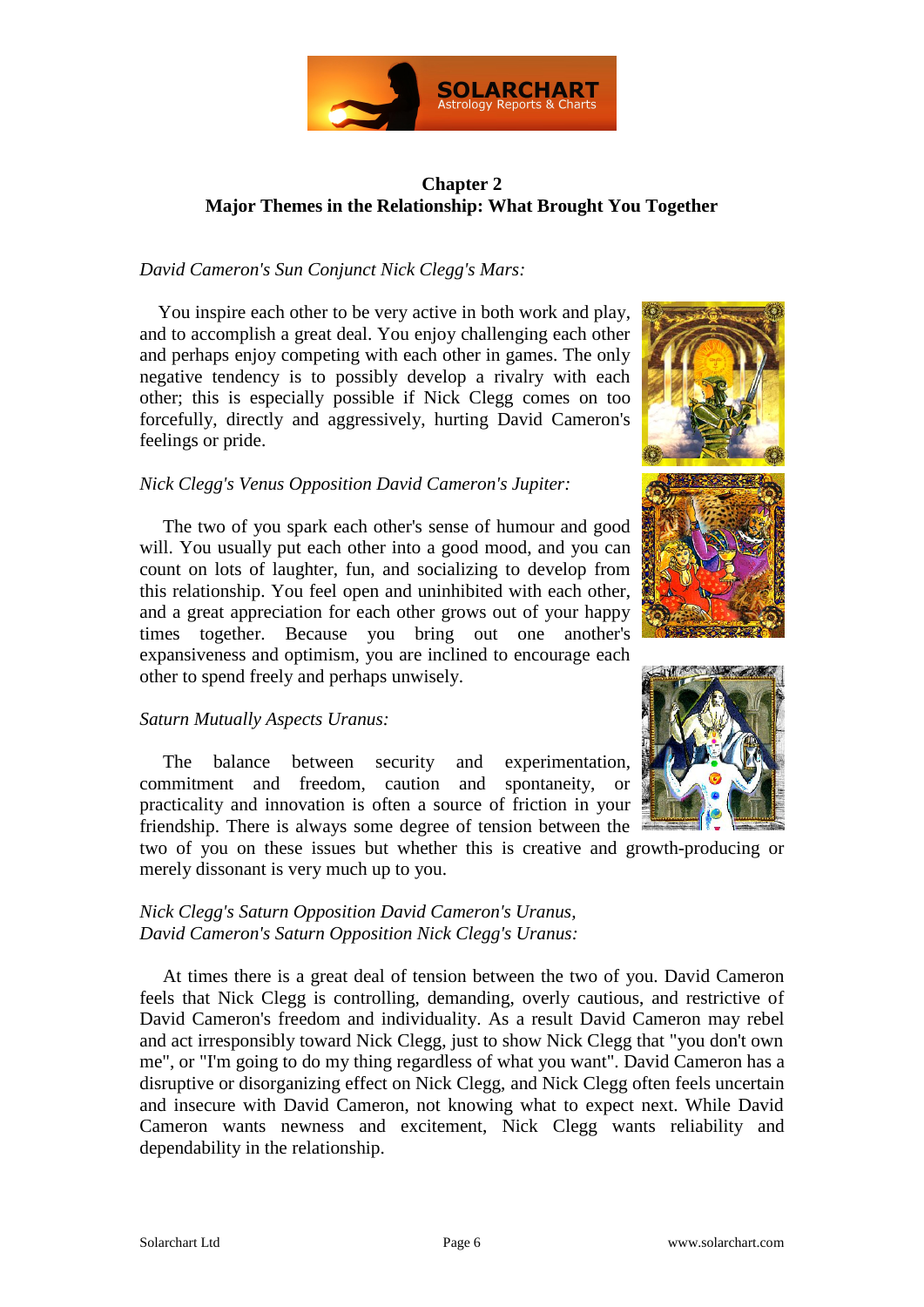

# *Nick Clegg's Sun Square David Cameron's Sun:*

 Your relationship is dynamic and energizing. You challenge each other to grow and develop, but unfortunately the process tends to be abrasive and frustrating. The differences in your personalities that are described at the beginning of Chapter 1 deserve careful reading and attention because if not understood and handled properly, they can lead to mutual frustration.

# *Nick Clegg's Sun Trine David Cameron's Pluto:*

 David Cameron helps Nick Clegg achieve personal goals, activate Nick Clegg's latent talents and strengths, and encourages and promotes Nick Clegg's creative work and endeavours. You can be a very successful duo. However, David Cameron can be more driving and ambitious for Nick Clegg than Nick Clegg is, like the "stage mother" who pushes her child to shine and to excel even when it is not the child's own aspiration. David Cameron can have a profound influence on Nick Clegg, most likely for the



good, but possibly not. Subtle manipulation and domination on David Cameron's part should be avoided.

#### *David Cameron's Asc. Trine Nick Clegg's Venus:*

 It is very easy and natural for the two of you to get along well, to like and even love each other, and to cherish the connection you have. You bring out the gentler, more loving or more refined side of one another, and enjoy one another's companionship.

#### *Nick Clegg's Asc. Sextile David Cameron's Sun:*

 There is a pleasant, harmonious quality to your relationship that makes the two of you really enjoy your times together. Whether you are talking, playing, or taking care of chores together, you find that you invariably appreciate and enjoy each other's company, and feel energized when you are together.

#### *Nick Clegg's Moon Trine David Cameron's Jupiter:*

 A pleasant, harmonious tone pervades your relationship. This quality is so natural to your association that it is easy to take it for granted. You feel very at home and comfortable with each other. You put each other in a good mood. You may, however, also bring out a lazy, indolent, self-satisfied side in one another.

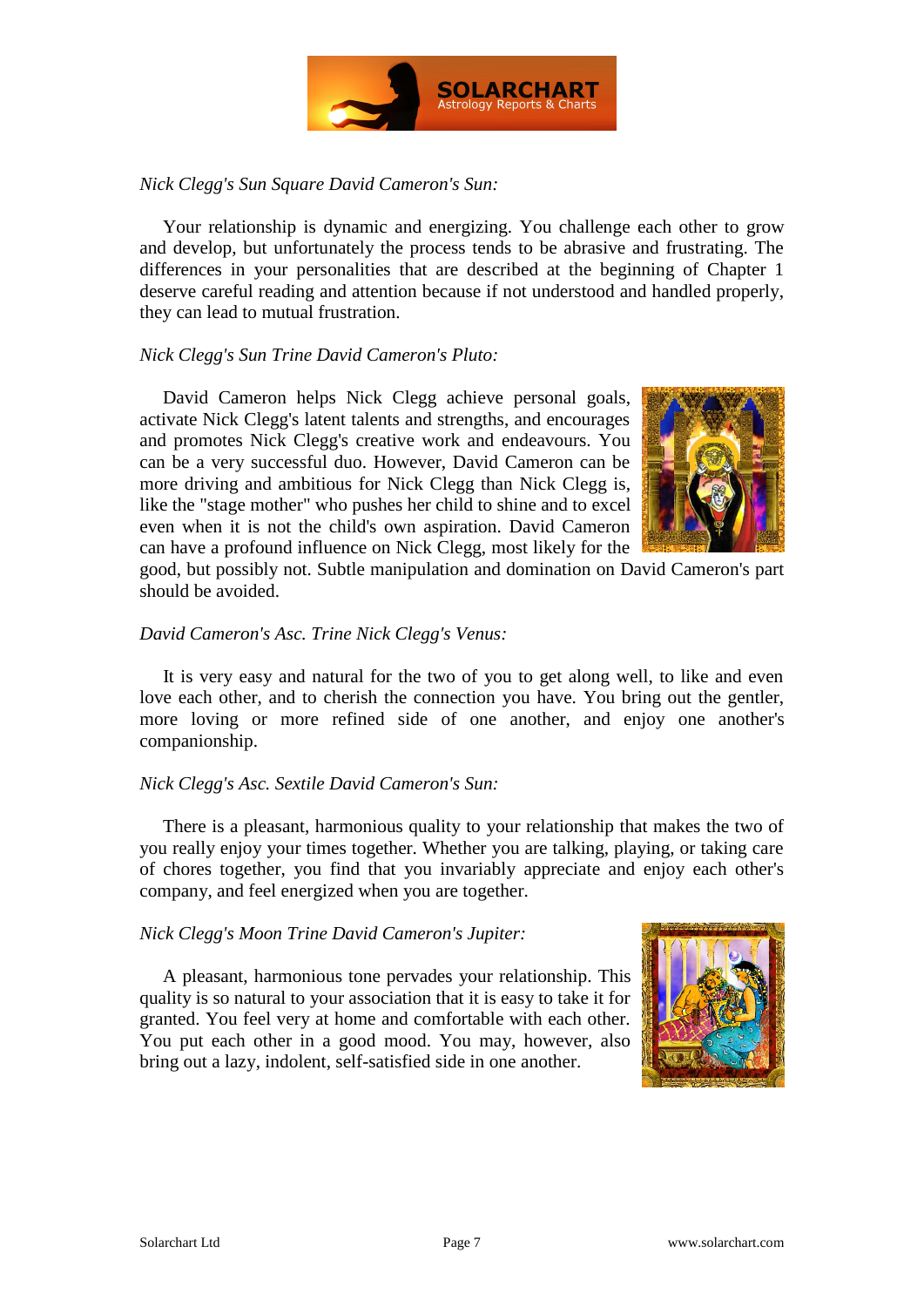

# *Nick Clegg's Mercury Square David Cameron's Venus:*

 You enjoy sharing ideas about the arts, literature, and people but often you fail to understand each other and sometimes reach a complete impasse. Your feelings towards each other are sometimes misunderstood, too. Both of you will have to tolerate one another's different points of view for this relationship to work successfully.

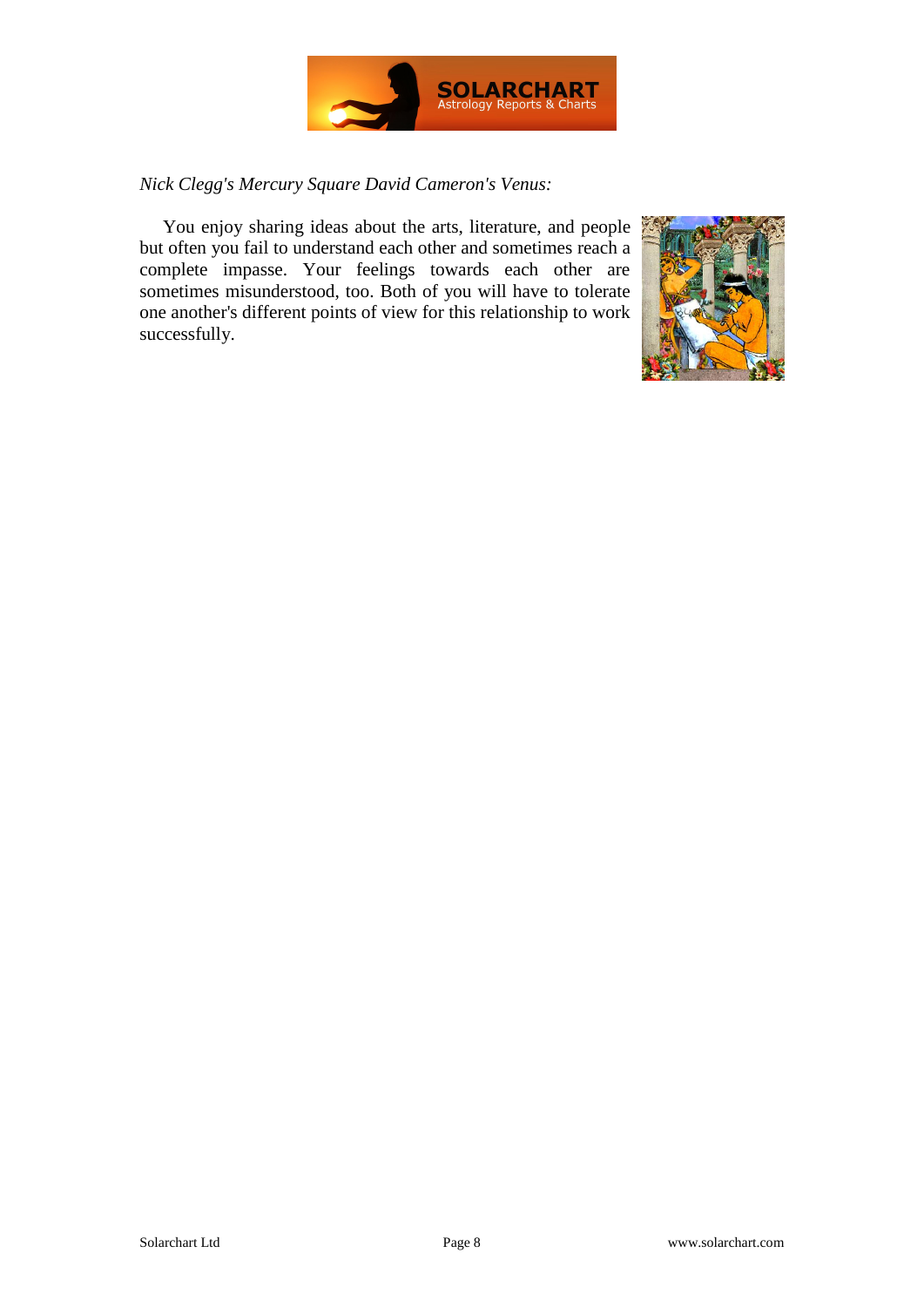

# **Chapter 3 Destiny and Final Outcome of Your Relationship**

#### *Composite Sun Trine Jupiter:*

 Through your relationship to one another, you both develop greater understanding, wisdom, confidence, and faith in yourselves and in life. You help each other be the best you can be, encourage one another to take risks, envision the possibilities rather than focusing on the impossibilities.

 Materially, you could generate much prosperity and good fortune if you are involved in joint business or financial ventures.

Whatever endeavours you pursue as a team will be enjoyable and fulfilling and will seem somehow blessed or unusually well-received.

#### *Composite Moon Sextile Venus:*

 A soft, caring, nurturing friendship will grow between you. A willingness to be there for one another, and a desire to protect each other are an essential part of your purpose together, easing many of the problems or difficulties you face in your lives. You feel like "family" and may well be part of a comfortable family of friends (and/or relatives).

# *Composite Mars Conjunct Uranus:*

 Unexpected explosions - of anger or a wild urge to do something reckless - will occur rather frequently in your friendship. You two can be dangerous together! There is a daredevilish excitement in your combined energies, and certainly neither of you will be bored. However, excessive selfishness and self will, a quickness to anger, and a generally unstable temperamental quality can be unsettling to your peace of mind.

 When the two of you are together, people will see you as a dynamic duo - or a couple of troublemakers! Part of the purpose of your relationship is to break rules, and as a team or part of a larger group, you are apt to fight for your freedom to do so.

#### *Composite Mars Sextile Neptune:*

 You are a good match in any game or sport, and you will find that you enjoy these kinds of activities, as well as any very creative or imaginative activity. Practical, mundane affairs are not your best area of endeavour; it is imaginative, artistic, religious, or altruistic endeavours in which the two of you can







Solarchart Ltd Page 9 <www.solarchart.com>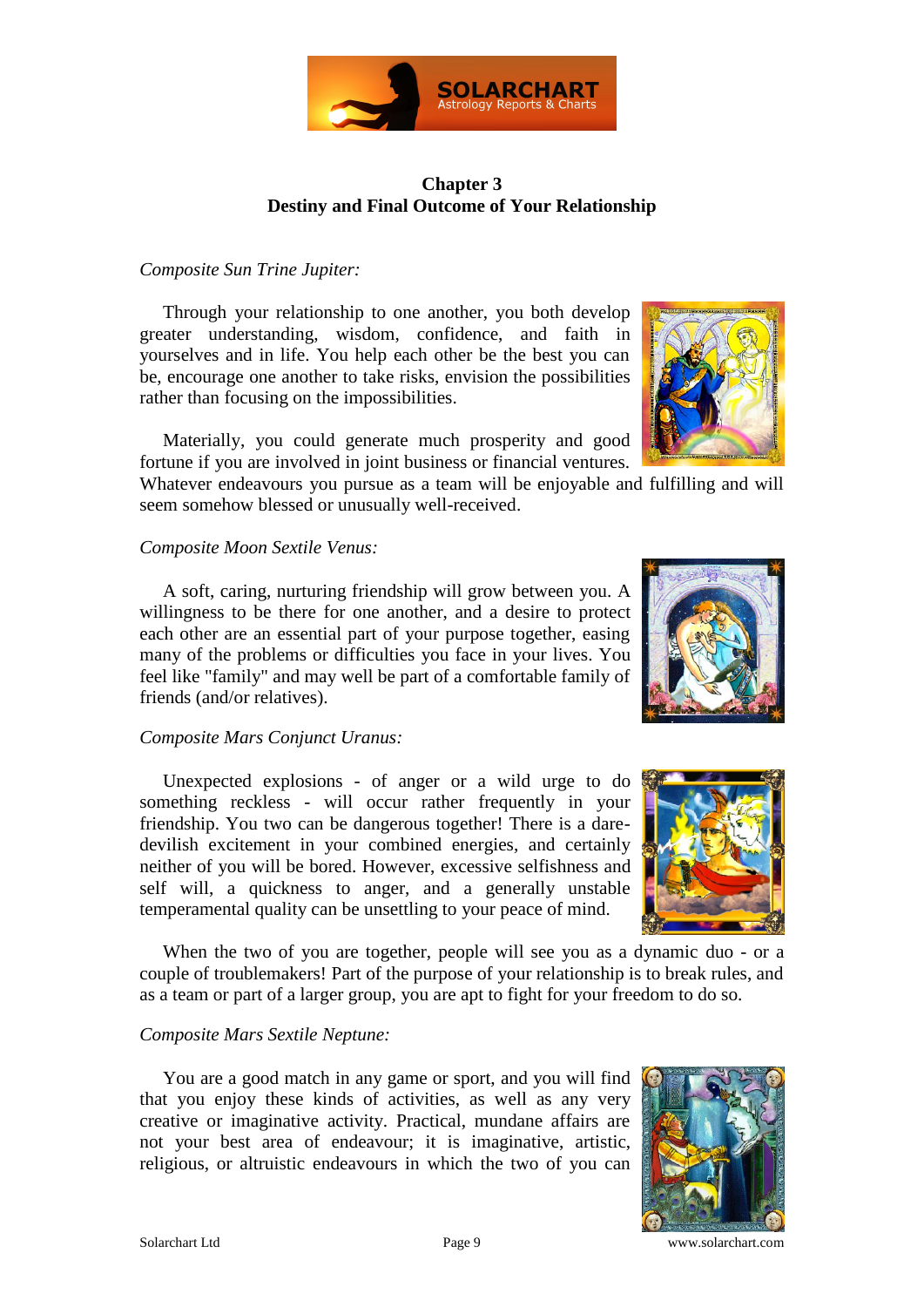

cooperate very successfully. The two of you can also succeed in affairs that are oriented towards young children or any of the arts.

 The two of you inspire each other and help each other visualize more imaginative, creative, and exciting goals and dreams. The two of you can succeed in implementing a new, creative idea. You cooperate well and are understanding and tolerant towards each other, and this aids you in any endeavour that you undertake together.

#### *Composite Mars Conjunct Pluto:*

 The two of you are an extremely potent force, and together you can effect enormous change (for good or ill) in your own and others' lives. Trying to force change in a wilful, dominating manner or in a fanatical, intolerant way, can be very damaging, yet the drive generated between the two of you is so strong that this is definitely a potential to beware of. If either of you wills the other to improve or wishes to fundamentally alter the other's nature, furious battles will be waged between you.



 There is an extremely competitive energy between you, and even if you have believed yourselves to be mild, non-aggressive people, this drive to be first and to triumph will be powerfully active with you. If you join forces to accomplish a task, nothing will stop you. If you compete solely with each other, someone is likely to get hurt - badly. These are issues that will inevitably be faced at some time in your relationship.

#### *Composite Sun Conjunct Venus:*

 Your relationship will grow to become a strong friendship. You are also able to work together well in any endeavour that requires good artistic sensitivity. There can also be an element of vanity, artifice, or wanting to show-off in whatever you two do together. Hiding or downplaying your difficulties and the ugly parts of your relationship may be helpful to a point, but if you try to do this despite your actual conflicts, then deeper troubles may never get attended to. However, whatever friction, dissonance, or ill will develops between you, there will also always be an urge to harmonize, reconcile, and ease your differences, and to create cooperation. It will take a lot for the two of you to ever turn against each other entirely.

#### *Composite Moon Sextile Mercury:*

 Part of the purpose of this relationship for both of you is to have a confidante, someone with whom you can discuss and mull over the personal, emotional side of your lives. Right from the beginning you'll find yourselves confiding in one another. Because the tone of your discussions is sympathetic and conducive to sharing your innermost feelings, a particularly close friendship will evolve, despite any of your other differences.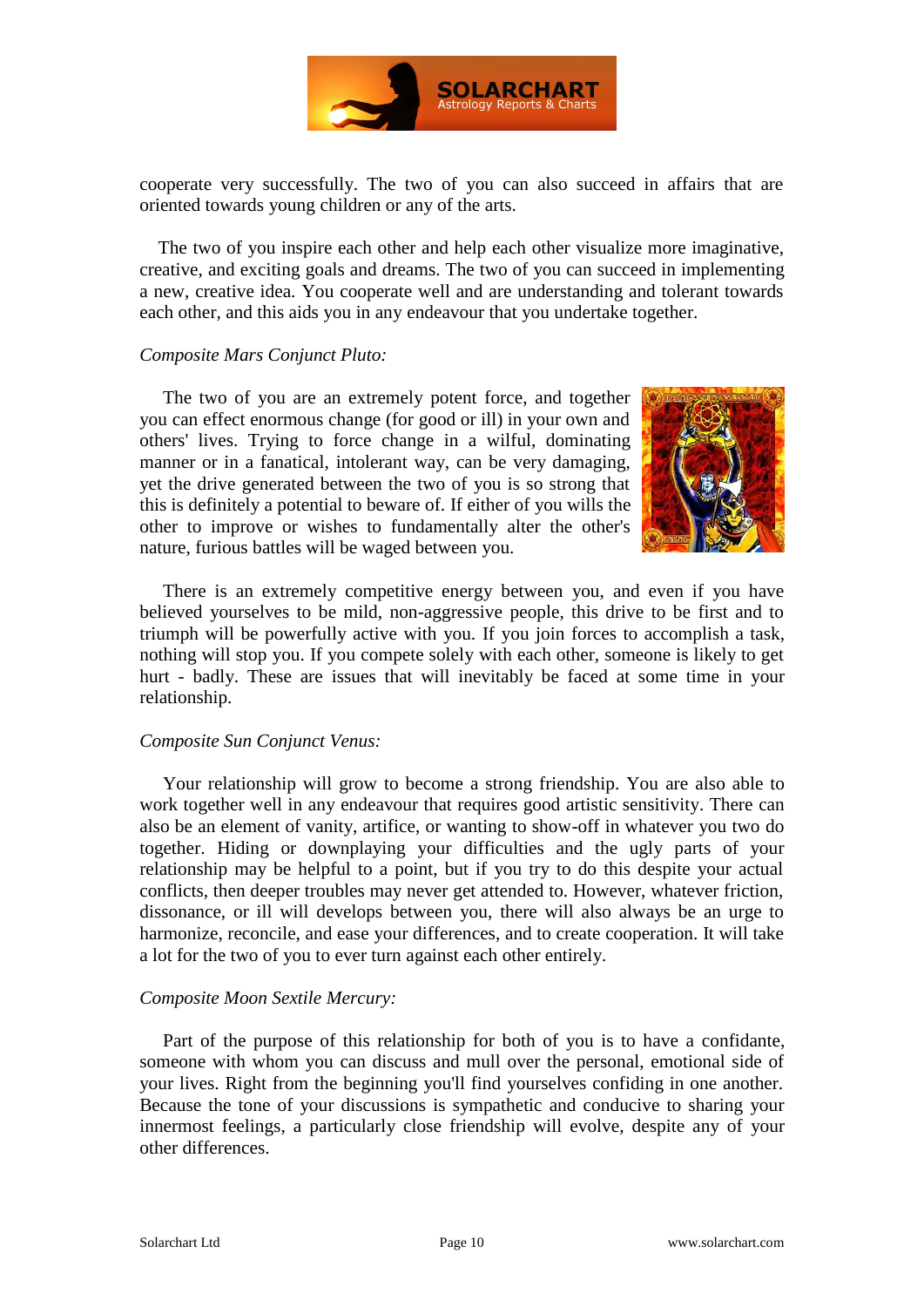

 Memories, childhood experiences, dreams and wishes, the emotional aspects of your lives - all of these will be a focus in your conversations, even if you aren't normally forthcoming or interested in such discussions.

#### *Composite Mercury Conjunct Venus:*

 A shared sense of style, elegance, and aesthetics is destined to be a focus with the two of you. Discussions about art and literature are likely to be common.

 You have a very friendly and cordial relationship. You find it easy to talk to each other in a friendly, easygoing manner. This friendship is likely to be a lasting one.

#### *Composite Venus Trine Jupiter:*

 Wonderful good fortune and blessings on many levels come to you both as a result of your friendship. Yours is destined to be a very felicitous relationship, one that promises both good times and growth. You will bring out the finest in one another, and contribute to one another's success, as well as one another's joy.

 A spirit of generosity and abundance permeates your friendship, and you generate so much friendliness and good will together that you will always have a "safety net" in the form of friends and caring others.

Simply sharing happiness is one of the key purposes in your relationship.

#### *Composite Mars Opposition Saturn:*

 In addition to whatever success this relationship holds, there will be considerable frustration as well. One or both of you feels that you cannot do what you want, or that you are constantly being checked, watched, and judged. Projects you undertake together may seem like a great strain, a constant battle, a grind, a struggle against overwhelming odds. A certain grimness and pessimism can permeate your interactions. However, all is not for naught, and the constant effort may eventually lead to an important accomplishment.

 If you are expecting your friendship to be a casual, light happy acquaintance, then you are mistaken. This relationship can lead to success in a joint effort, but only after much hard work and effort.

 Most importantly, refrain from being excessively critical of each other or cynical towards one another. Even a little joking can turn bitter quickly, and things said in jest between you can have a biting edge that was not originally intended. If you truly respect each other and give each other recognition for achievements and contributions, much of the negative potential described above can be avoided.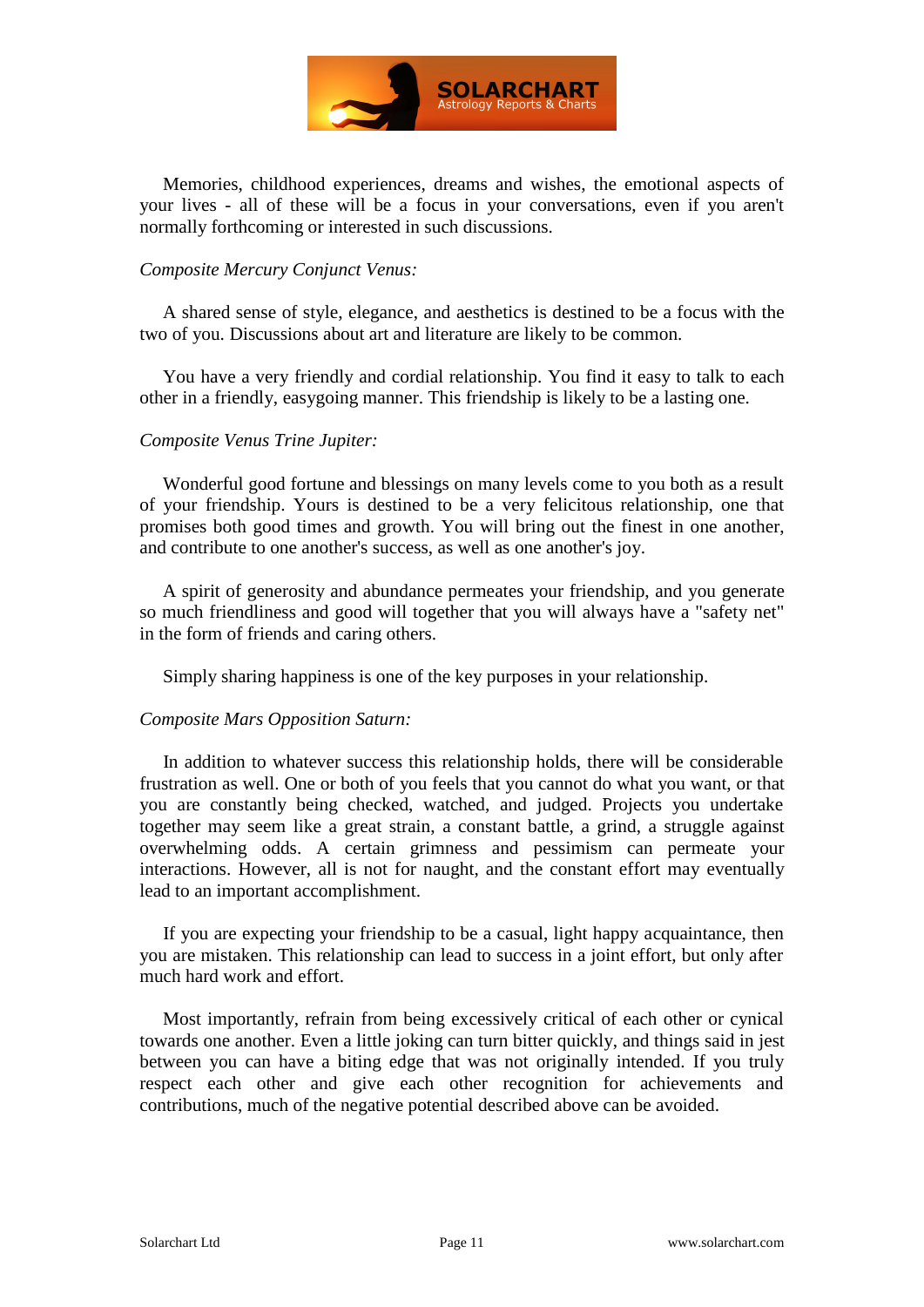

#### *Composite Saturn Opposition Uranus:*

 In your friendship the forces of change, freedom, and newness severely conflict with the urge for stability, predictability, and security. For the most part, this means one of you will have expectations, rules, or a generally more cautious way of being which inhibits and feels very restrictive to the other. There will be a tremendous amount of tension between you over these different ways of dealing with things and you feel very frustrated if you spend too much time together. You may notice that others find it uncomfortable to be with you when you are together.

 Speaking honestly, releasing your own tensions before you get together, and being tolerant of the other's ways can alleviate the stress somewhat, though it will be an ongoing issue in your relationship.

#### *Composite Saturn Trine Neptune:*

 Even if you know one another only casually, you will find that you talk quite easily about what is really important in your lives, as well as what is hindering you or troubling you.

 You can help one another meet and overcome problems. One of you may view the other as a teacher, guide, or coach in times of trouble.

 Topics of a religious or spiritual nature eventually arise, and you help each other clarify your values, goals, and dreams.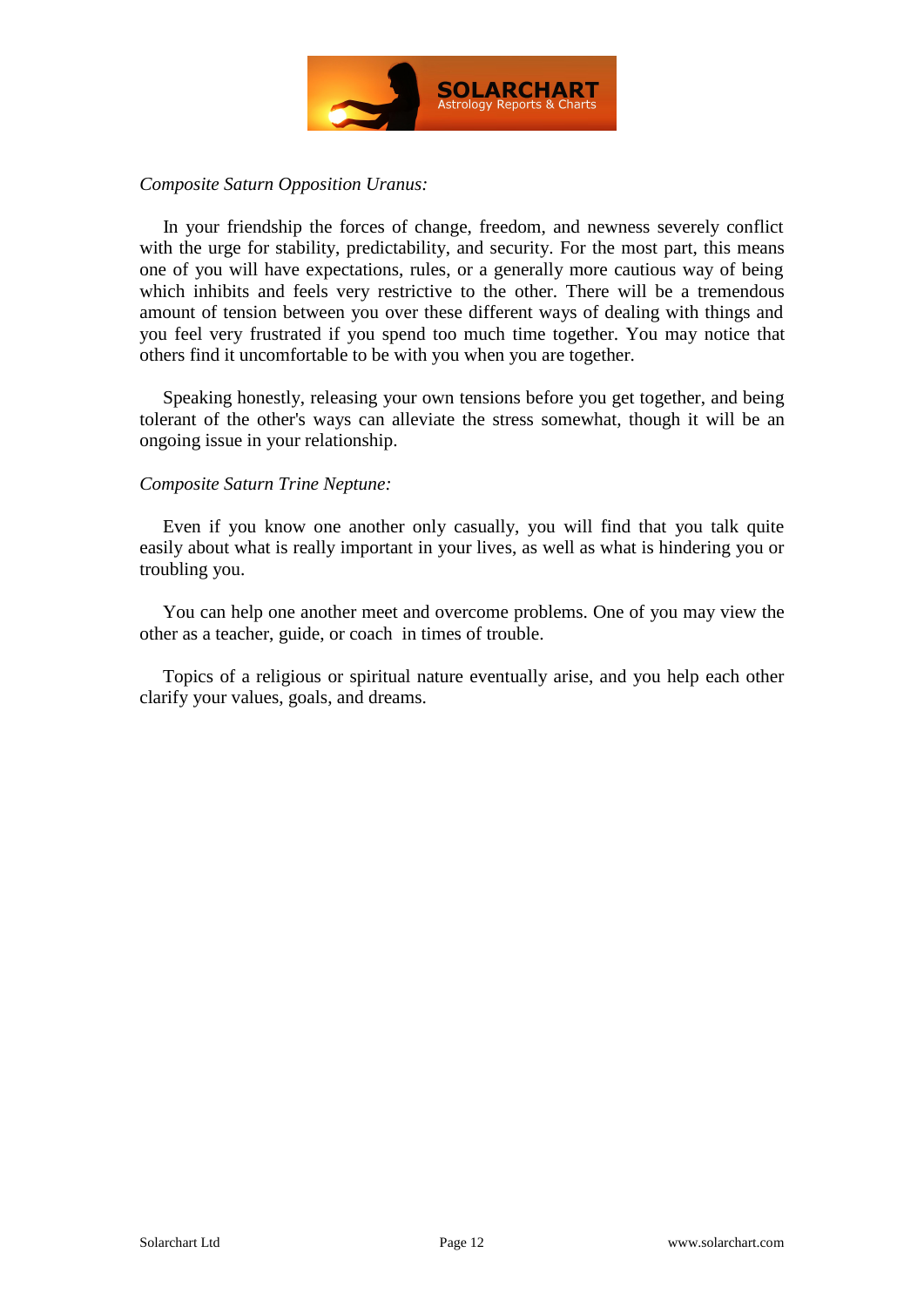

# **Chapter 4 Other Themes in Your Relationship**

*Nick Clegg's Sun in David Cameron's 4th house:*

 You may be drawn to live together and share a home together. Nick Clegg's friendship can help David Cameron create a strong inner foundation or stable base from which David Cameron can draw strength to meet challenges and achieve goals.

# *David Cameron's Sun in Nick Clegg's 11th house:*

 You share many mutual friends, social concerns, and common ideas and interests. You may participate in group activities, or an organization, club, or community together.

# *Nick Clegg's Moon in David Cameron's 3rd house:*

 There is a natural smoothness and ease with which Nick Clegg can express ideas and concern to David Cameron, which fosters a warm friendship between you.

# *David Cameron's Moon in Nick Clegg's 8th house:*

 As your relationship develops, a powerfully emotional bonding develops. Your feelings for each other can be rather complex. Jealousy is possible and if things go wrong, you can hate each other with the same intensity that you once cared for each other.

#### *Nick Clegg's Mercury in David Cameron's 4th house:*

 Nick Clegg loves to discuss very personal issues with David Cameron, which promotes a very close, inner tie between you.

#### *David Cameron's Mercury in Nick Clegg's 11th house:*

 Your intellectual rapport is very good. You may share lots of ideas and interests in community affairs, political or social issues, and various clubs and organizations. Discussing common ideals is a favoured activity with the two of you.

#### *Nick Clegg's Venus in David Cameron's 5th house:*

 Nick Clegg brings out the artist in David Cameron, and encourages David Cameron to be more expressive of affection, love, and appreciation also.

#### *David Cameron's Venus in Nick Clegg's 10th house:*

David Cameron takes an active interest in Nick Clegg's career, and is very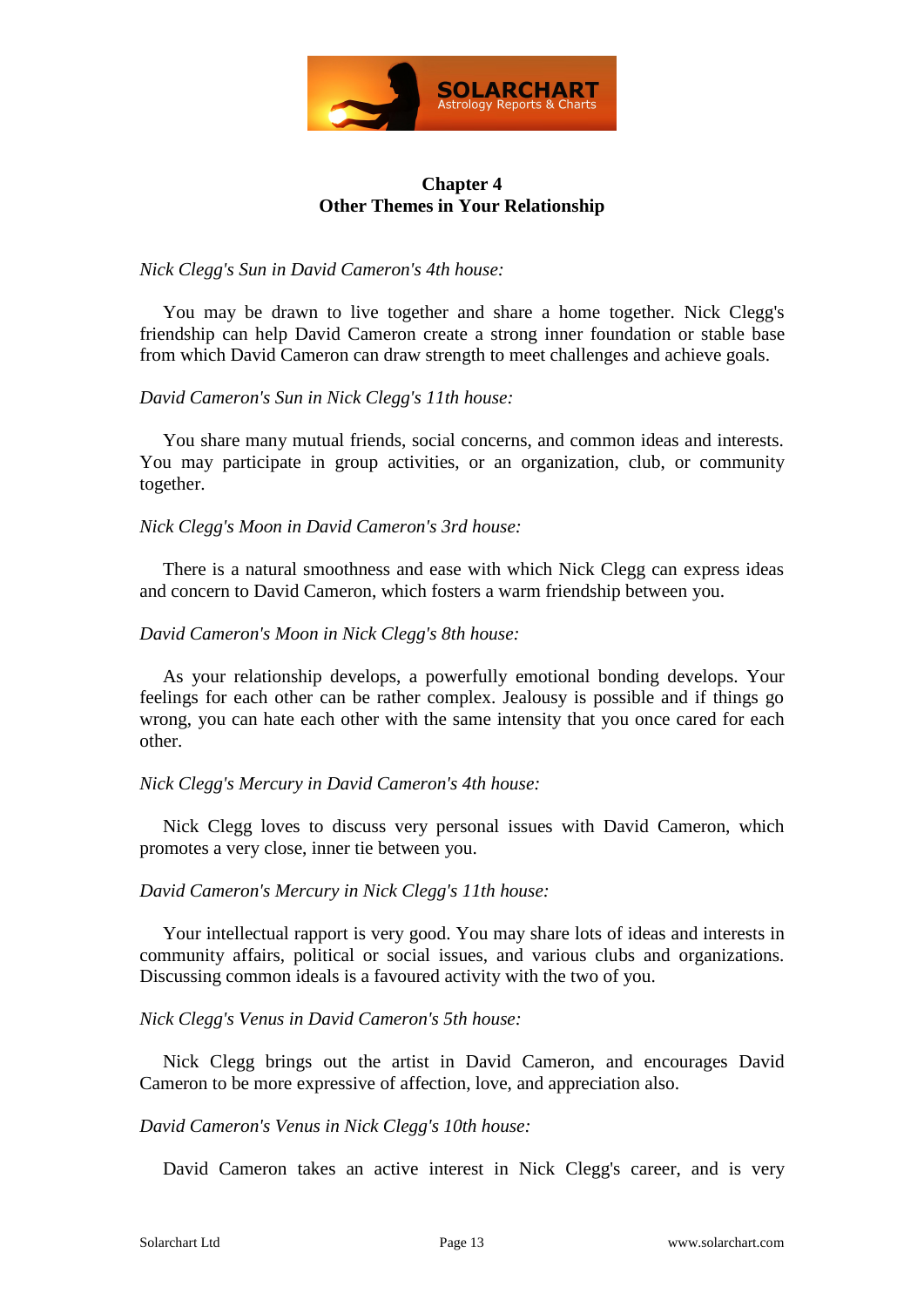

supportive. Nick Clegg appreciates David Cameron's help but may feel that David Cameron is a bit paternalistic or patronizing at times.

## *Nick Clegg's Mars in David Cameron's 1st house:*

 Nick Clegg comes on strong, almost aggressively to David Cameron, and this relationship is a lively, dynamic one. Nick Clegg spurs David Cameron to do more and be more. David Cameron may feel inspired by Nick Clegg, but may also feel that Nick Clegg is too pushy.

#### *David Cameron's Mars in Nick Clegg's 9th house:*

 David Cameron challenges Nick Clegg's philosophical viewpoints and religious beliefs. There is the possibility that David Cameron will try to force a viewpoint or philosophy on Nick Clegg.

#### *Nick Clegg's Jupiter in David Cameron's 11th house:*

 Circumstances develop so that the two of you become very active together in community affairs, socializing, or political/social action. Together the two of you explore many social circles and develop a wide variety of friends and acquaintances.

#### *David Cameron's Jupiter in Nick Clegg's 8th house:*

 There is a strong inclination to merge resources, talents, and energies. Joint business ventures or other endeavours in which you pool your resources or make investments together will profit both of you.

#### *Nick Clegg's Saturn in David Cameron's 6th house:*

 Nick Clegg influences David Cameron to take work, responsibilities, selfimprovement and personal health matters more seriously. David Cameron may sometimes feel Nick Clegg is judgmental or overly critical in these areas.

#### *David Cameron's Saturn in Nick Clegg's 4th house:*

 You can expect that this relationship will bring both of you face to face with personal habits of your own that must be improved, or at least adapted to the tastes of your friend. Issues such as tidiness and neatness, use of abusive or foul language, choice of foods, tastes in music and art, etc. come to the fore. At times you will come to an impasse and feel that you cannot come to an agreement on these issues. Nick Clegg, in particular, may become very frustrated by some of David Cameron's deeply ingrained, personal habits. If your ethnic backgrounds or upbringings are very different, this problem can be severe. If both of you can be tolerant, open-minded, accepting of shortcomings in your friend, and willing to learn new attitudes, you can turn potentially frustrating situations into opportunities to mature and grow emotionally.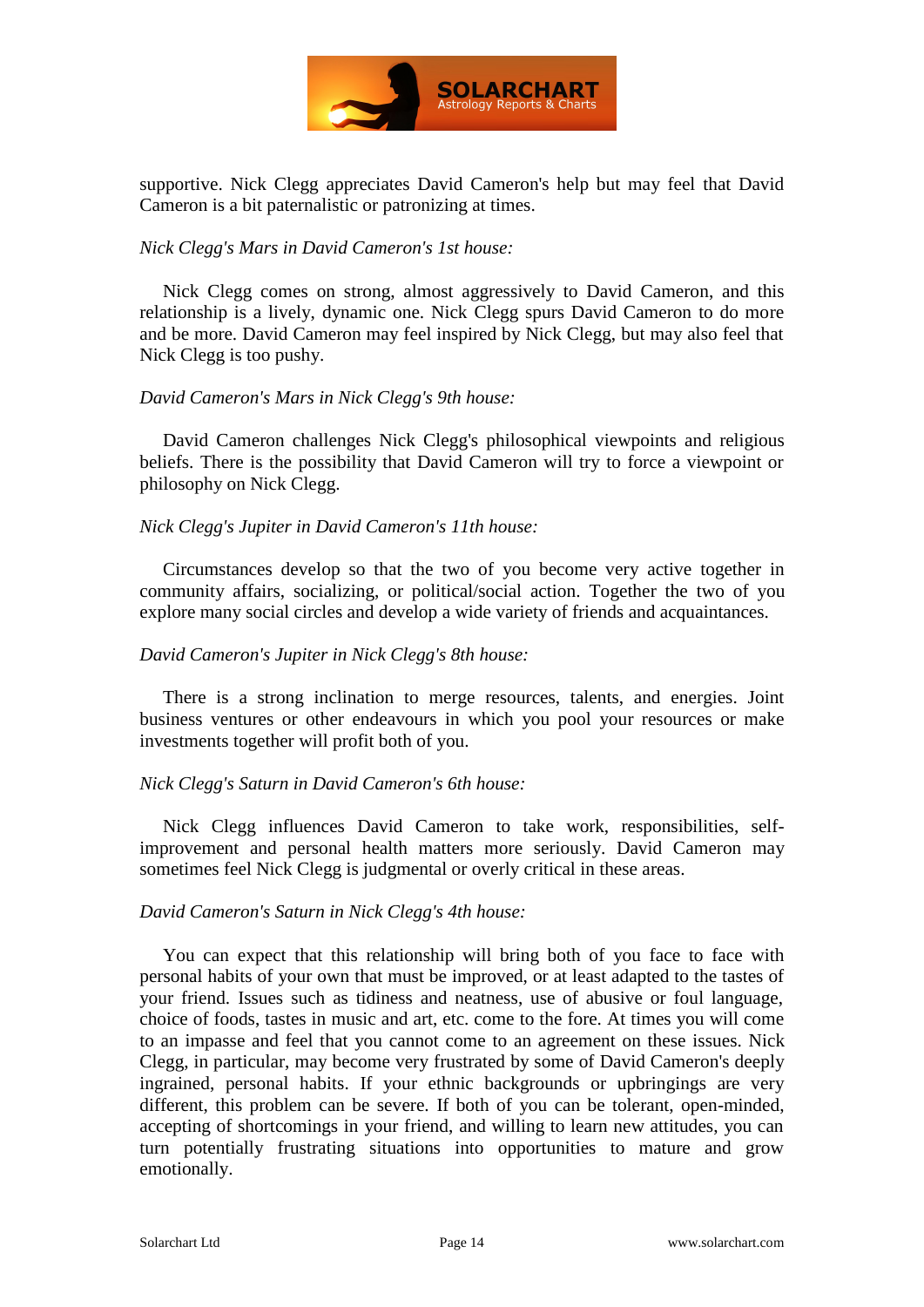

## *Nick Clegg's Uranus in David Cameron's 12th house:*

 Nick Clegg, directly or indirectly, makes David Cameron reconsider many of his/her basic assumptions about life. A fresh perspective on issues of religious faith and ethics is discovered, and David Cameron may be able to break free from the limitations of current attitudes and beliefs that work primarily in a subconscious manner to make David Cameron harbour secret feelings of guilt or inadequacy. Much of this change is likely to occur simply via the very different perspectives and attitudes that Nick Clegg has on certain issues, that encourage David Cameron to take a fresh look at these issues of a very inner nature.

#### *David Cameron's Uranus in Nick Clegg's 10th house:*

 David Cameron has lots of original ideas on how Nick Clegg can best achieve career goals. David Cameron is likely to encourage Nick Clegg to take a more adventurous, risky route, and David Cameron often feels that Nick Clegg holds himself/herself back by being too conservative and security conscious. However, not all of David Cameron's ideas are well founded, and Nick Clegg must have the ability to sift out the really useful creative ideas from those that will only result in chaos and confusion.

#### *Nick Clegg's Neptune in David Cameron's 2nd house:*

 Nick Clegg may encourage a joint investment that proves to be unsuccessful. Nick Clegg tends to be idealistic and impractical regarding money or investments that involve David Cameron.

#### *David Cameron's Neptune in Nick Clegg's 12th house:*

 The two of you are likely to share a lot of secrets together. There is a great deal of fantasy and imagination that you share, and both of you may feel that it is inappropriate to bring this side of yourselves into the public. There is a strong spiritual or psychic bond that draws you together. You may share some very unusual, almost mystical, experiences together.

#### *Nick Clegg's Pluto in David Cameron's 12th house:*

 There is a deep emotional and psychic tie between you that may not be apparent in the early stages of your relationship, but over time you begin to work together very closely on matters of very deep, personal concern. Together you uncover a lot of previously hidden problems and limitations stemming from early childhood. You probe any fears, phobias, or guilt that limits your ability to live a happy, fulfilling life.

#### *David Cameron's Pluto in Nick Clegg's 10th house:*

If this is a long-term relationship, David Cameron will have a critical effect on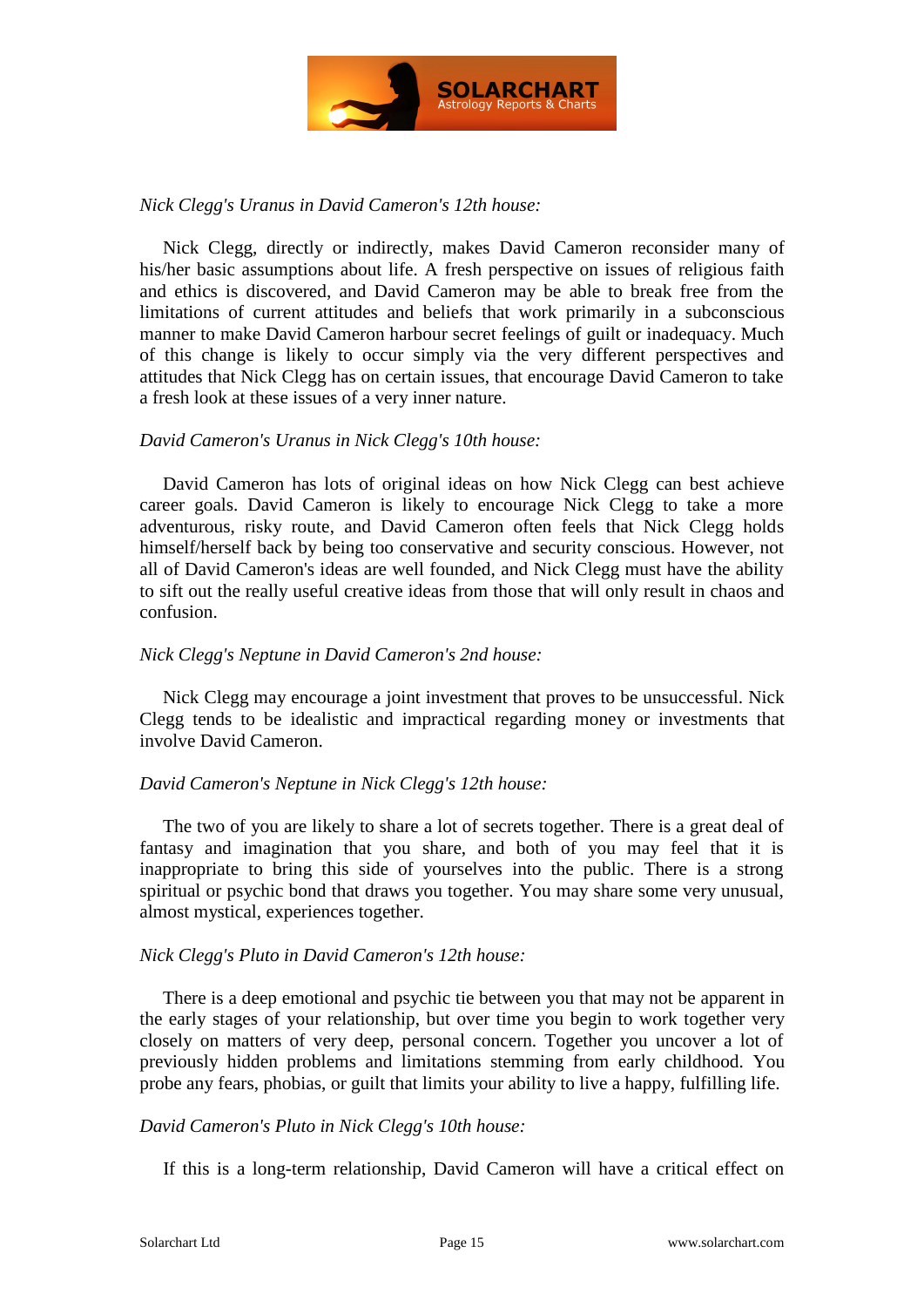

Nick Clegg's career and ambitions. Circumstances arise that enable David Cameron to play a key role in helping steer Nick Clegg's career along new lines and to levels of greater stature and influence. David Cameron can help Nick Clegg gain a whole new outlook on career opportunities and the best way to utilize his/her own talents, but this process is a complex and tricky one, and the final outcome could be very successful or a failure, depending on how both of you handle the situation.

#### *David Cameron's Asc. Conjunct Nick Clegg's Uranus:*

 There is an electric, immediate attraction between the two of you and an element of surprise, discovery, and spontaneity will always infuse your interactions.

 Nick Clegg stimulates David Cameron to be more uninhibited, looser, less conventional, and to experiment. Nick Clegg can also be unpredictable and changeable toward David Cameron, and David Cameron may feel that Nick Clegg is not to be relied upon. Nick Clegg brings out David Cameron's independent or eccentric side. Personal freedom, independence, and individuality are highlighted in your relationship. Expect the unexpected when the two of you get together.

#### *David Cameron's Asc. Opposition Nick Clegg's Saturn:*

 There is a strong emphasis on responsibility, loyalty, and obligations in this relationship. Consequently, at times you feel confined and limited by each other. David Cameron, especially, may find that your friendship involves too many obligations and responsibilities. You can be very close, but you also rely too heavily on one another, and expect too much, exacting high standards on one another (especially Nick Clegg on David Cameron). Too much emphasis on your responsibilities or promises to one another can squeeze the warmth and fun out of your friendship.

#### *Nick Clegg's Asc. Square David Cameron's Pluto:*

 David Cameron is a force for considerable benefit or harm in Nick Clegg's life, either greatly enhancing Nick Clegg's personal power and confidence, or seriously undermining it. David Cameron forces Nick Clegg to examine the hidden motives and intentions behind Nick Clegg's actions, and may bring out some unsavoury aspects of Nick Clegg's character or past history.

 An intense confrontation of wills, often going on in a subtle, behind-the-scenes way, characterizes your interaction at times. It is very likely that there is much "unfinished business" of an emotional or personal nature which draws the two of you together.

#### *David Cameron's Asc. Sextile Nick Clegg's Jupiter:*

 Nick Clegg benefits, supports, or promotes David Cameron in some way, assisting educational or career goals, or some other aspiration that David Cameron has. Nick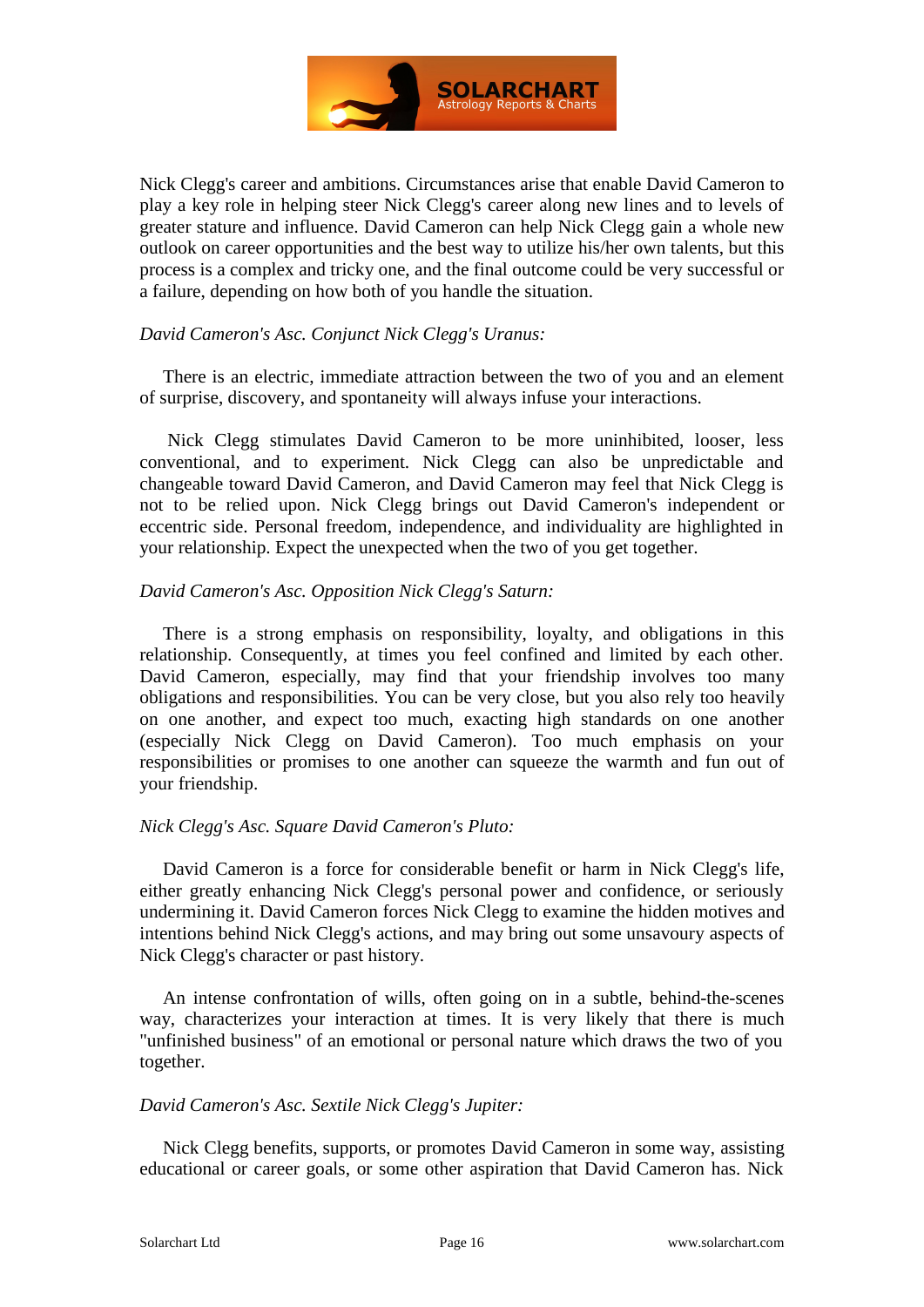

Clegg also provides David Cameron with the extra impetus or enthusiasm needed when David Cameron is discouraged. You both help each other see the humorous side of life.

#### *Nick Clegg's Moon Trine David Cameron's Moon:*

 Your moods, feelings, overall disposition, and personal tastes are very compatible and harmonious. There is a natural sympathy and appreciation that you share.

#### *David Cameron's Mercury Square Nick Clegg's Jupiter:*

 This relationship has a marked effect on the overall attitudes and beliefs of both of you, but particularly of David Cameron. You challenge each other's religious, political, and philosophical beliefs. You may experience differences of opinion that are difficult to reconcile. You are also inclined to take risks together and speculate, sometimes foolishly.

#### *David Cameron's Mars Square Nick Clegg's Neptune:*

 It is very difficult for the two of you to jointly accomplish practical, mundane tasks. You draw out the silly, childish, imaginative side of each other, and you often will simply not be able to clearly focus on practical tasks. If either of you has a drinking, drug, or psychological problem, it is likely that your relationship will highlight this problem. Be wary of the tendency of both of you to over-indulge in these kinds of bad habits.

#### *Nick Clegg's Jupiter Conjunct David Cameron's Jupiter:*

 The two of you support one another's aspirations and needs to grow, which creates an atmosphere of mutual trust and appreciation between you. You encourage one another to take risks and you reinforce one another's basic sense of trust in life. You work together well on shared goals and plans for the future, and therefore you may cooperate in a business venture or other activity that requires long-range planning.

#### *Nick Clegg's Saturn Conjunct David Cameron's Saturn:*

 You have similar fears, insecurities, or weaknesses and it is difficult for you to get an objective perspective on yourself in this relationship, since you both have the same limitations or Achilles heel.

 You are often very uncomfortable when your friend displays weaknesses and difficulties for they make you see your own unresolved problems in the very same area.

 However, you do understand one another's struggles, and can offer one another a sense of solidarity and a safe haven in which to deal with the darker or more problematic aspects of your lives.